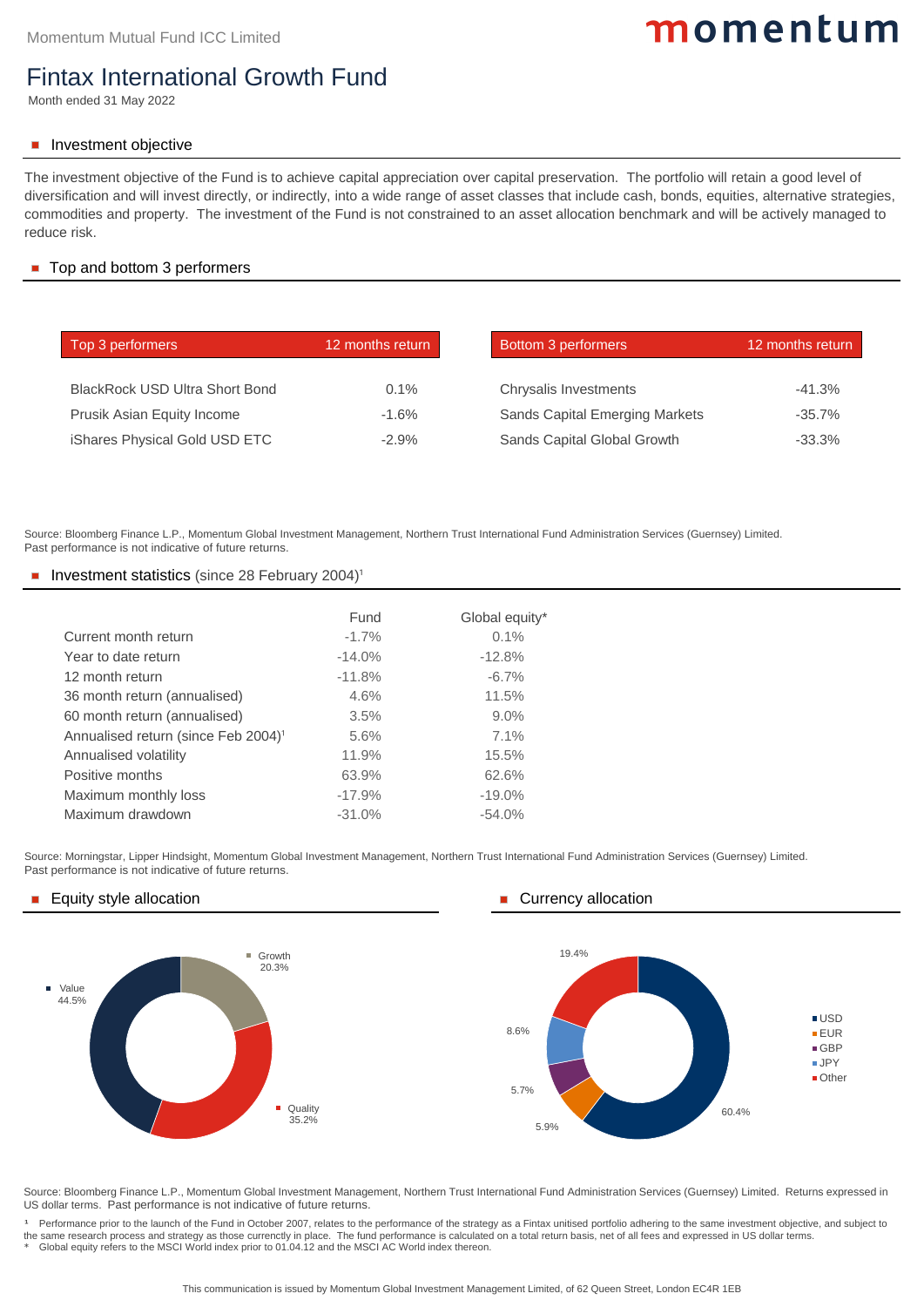Source: Momentum Global Investment Management, FactSet, Northern Trust International Fund Administration Services (Guernsey) Limited.

#### $\blacksquare$  Fund details<sup>3</sup>

| <b>Equity</b>                                | 86.6% | <b>Holding</b>                      | Weight |
|----------------------------------------------|-------|-------------------------------------|--------|
| Morgan Stanley Global Sustain                | 13.7% | Alphabet Inc A                      | 2.6%   |
| <b>Veritas Global Focus</b>                  | 12.6% | Visa Inc A                          | 1.3%   |
| <b>Artisan Global Value</b>                  | 12.2% | <b>Microsoft Corporation</b>        | 1.3%   |
| <b>Sands Capital Global Growth</b>           | 7.7%  | <b>BAE Systems plc</b>              | 1.3%   |
| Alma Hotchkis & Wiley Global Value Equity    | 7.5%  | <b>Thermo Fisher Scientific Inc</b> | 1.2%   |
| <b>Jennison Global Equity Opportunities</b>  | 5.8%  | <b>Baxter International Inc.</b>    | 1.1%   |
| <b>Lyrical US Value Equity</b>               | 5.6%  | <b>Meta Platforms Inc A</b>         | 1.1%   |
| Morant Wright Fuji Yield                     | 4.8%  | <b>Abbott Laboratories</b>          | 0.9%   |
| <b>TB Evenlode Global Income</b>             | 4.4%  | Anthem Inc                          | 0.9%   |
| <b>Prusik Asian Equity Income</b>            | 4.2%  | Intercontinental Exchange Inc       | 0.9%   |
| <b>Sands Capital Emerging Markets Growth</b> | 3.1%  |                                     |        |
| <b>Dimensional Emerging Markets Value</b>    | 2.1%  |                                     |        |
| <b>Schroder UK Recovery</b>                  | 1.6%  |                                     |        |
| <b>Chrysalis Investments</b>                 | 1.0%  | Strategy allocation <sup>2</sup>    |        |
| <b>Schroder UK Public Private Trust</b>      | 0.3%  |                                     |        |
|                                              |       | <b>Equity</b>                       | 86.6%  |
| <b>Commodities</b>                           | 6.0%  | • Global equity                     | 63.9%  |
| iShares Physical Gold ETC                    | 6.0%  | ■ Emerging market equity            | 9.4%   |

Contact: Anabel Mackie Telephone: +27 (0) 11 880 7180 Email: [anabel@fintaxgroup.com](mailto:anabel@fintaxgroup.com)

<sup>2</sup> Strategy allocation figures reflect the classification of the collective investment schemes (or similar schemes) held by the Fund and do not look through to the underlying holdings of such schemes. <sup>3</sup> Please refer to the fund supplement and scheme particulars for a detailed description of fees and fund facts.

| ■ Money market | 6.8% |
|----------------|------|
| ■ Cash         | 0.1% |

| <b>Options</b>  | 0.5% |
|-----------------|------|
| S&P 500 Options | 0.5% |

| <b>Cash &amp; money market</b>              | 6.9%    |
|---------------------------------------------|---------|
| <b>BlackRock US Dollar Ultra Short Bond</b> | $6.8\%$ |
| Cash                                        | $0.1\%$ |

# momentum

### **Holdings Top 10 equity holdings**

| <b>Holding</b>                       | Weight  |
|--------------------------------------|---------|
| Alphabet Inc A                       | 2.6%    |
| Visa Inc A                           | 1.3%    |
| <b>Microsoft Corporation</b>         | 1.3%    |
| <b>BAE Systems plc</b>               | 1.3%    |
| <b>Thermo Fisher Scientific Inc.</b> | $1.2\%$ |
| <b>Baxter International Inc.</b>     | $1.1\%$ |
| Meta Platforms Inc A                 | 1.1%    |
| <b>Abbott Laboratories</b>           | 0.9%    |
| Anthem Inc                           | 0.9%    |
| Intercontinental Exchange Inc        | 0.9%    |

### Strategy allocation<sup>2</sup>

| Investment manager:               | Momentum Global Investment Management                                                                                                    | Distribution partner: | Fintax Consulting Group (Pty) Ltd |
|-----------------------------------|------------------------------------------------------------------------------------------------------------------------------------------|-----------------------|-----------------------------------|
| Currency:                         | USD (unhedged)                                                                                                                           | Investment timeframe: | $5$ years $+$                     |
| Shares:                           | participating redeemable preference                                                                                                      | Dealing frequency:    | daily                             |
| Subscription fee:                 | 0% of NAV                                                                                                                                | Minimum subscription: | <b>USD 7,500</b>                  |
| Minimum subsequent<br>investment: | <b>USD 500</b>                                                                                                                           | Dividend policy:      | none paid                         |
| Fees:                             | please refer to the Fund Supplement and scheme particulars                                                                               |                       |                                   |
| Subscriptions/<br>redemptions:    | to be received 1 business day prior to each dealing day (before 12 noon Guernsey time). Redemption settlement<br>within 5 business days. |                       |                                   |

#### ■ Contact details

## Fintax International Growth Fund

| <b>Equity</b>                 | 86.6% |
|-------------------------------|-------|
| • Global equity               | 63.9% |
| <b>Emerging market equity</b> | 9.4%  |
| <b>US equity</b>              | 5.6%  |
| <b>Japan equity</b>           | 4.8%  |
| <b>UK</b> equity              | 1.6%  |
| • Private equity              | 1.3%  |
| <b>Commodities</b>            | 6.0%  |
| • Precious metals             | 6.0%  |
| <b>Options</b>                | 0.5%  |
| • Options                     | 0.5%  |

### **Cash & money market 6.9%**